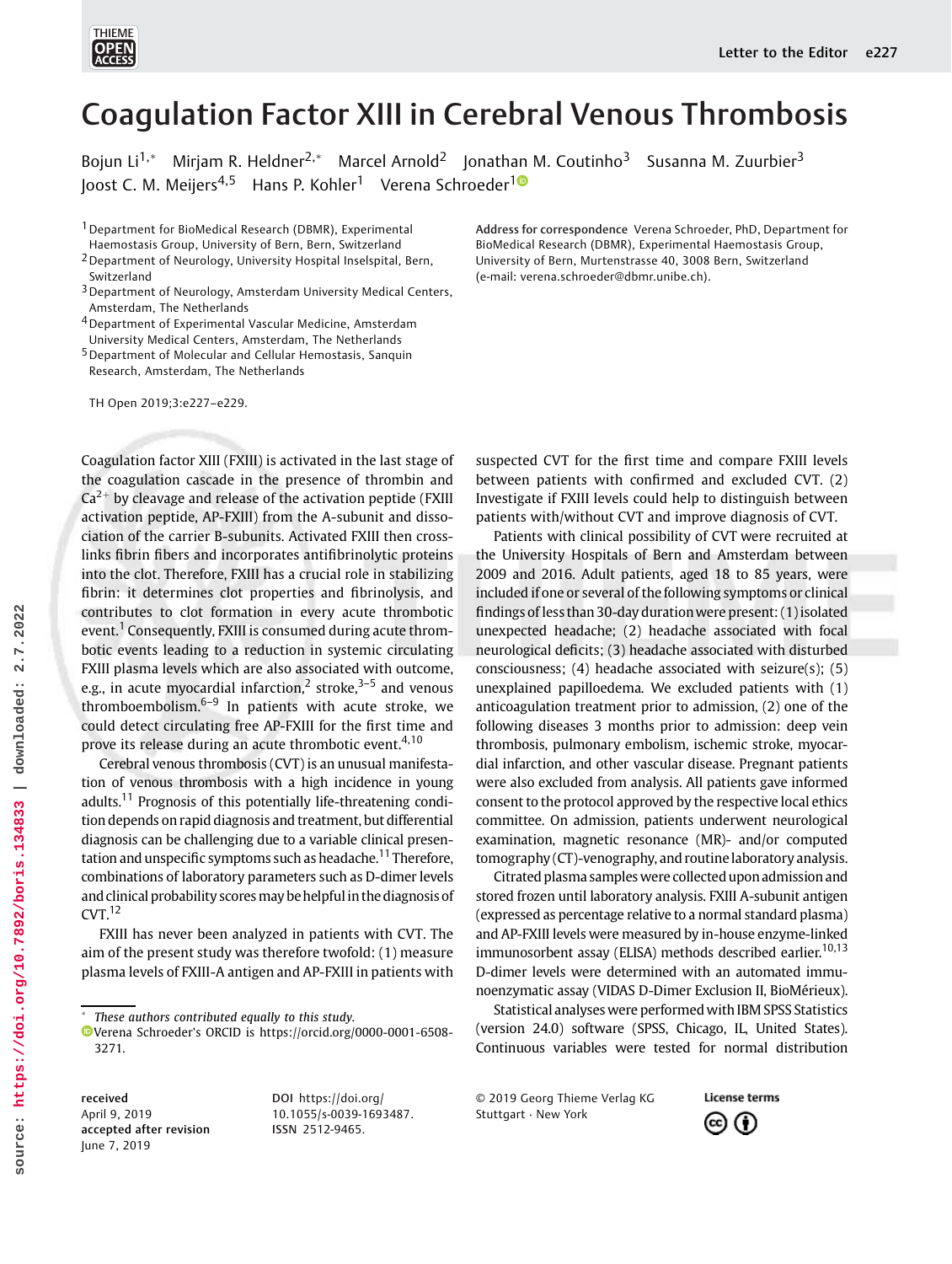with the Kolmogorov–Smirnov test and compared between groups using the t-test (normally distributed data) or Mann– Whitney U-test. Correlations between variables were evaluated with the Pearson (normally distributed data) or Spearman's Rho correlation coefficients. Distributions of frequencies were compared with the Chi-square test. A univariate general linear model was used to adjust for possible confounders.

In total, 344 consecutive patients with suspected CVT were included (189 in Bern, 155 in Amsterdam). In 94 patients, CVT was confirmed by imaging. In 31 patients, other vascular diseases were diagnosed, namely intracerebral hemorrhage  $(n = 12)$ , subdural hemorrhage  $(n = 2)$ , subarachnoidal hemorrhage ( $n = 3$ ), ischemic stroke or transient ischemic attack  $(n = 9)$ , vessel dissection  $(n = 2)$ , arteriovenous malformation  $(n = 1)$ , pituitary apoplexy  $(n = 1)$ , and vena ophthalmica thrombosis ( $n = 1$ ). The remaining 219 patients had no CVT and no other vascular diseases, and the most frequent diagnoses included migraine ( $n = 57$ ), unspecified headache ( $n = 51$ ), tension headache ( $n = 28$ ), systemic infection ( $n = 14$ ), meningitis ( $n = 12$ ), and epilepsy ( $n = 10$ ). Characteristics of the CVT patients and all the non-CVT patients taken together are summarized in ►Table 1. Nine patients had hemostasis disorders including FV Leiden (3 patients), positive lupus anticoagulant (1), antiphospholipid syndrome (1), protein C deficiency (1), essential thrombocythemia (2), platelet dysfunction (1), and unspecified thrombotic diathesis with recurrent venous thrombotic events.

FXIII-A antigen levels were significantly lower in CVT patients compared with patients in whom CVT was excluded (►Table 1). However, FXIII-A levels in CVT patients were still within the normal range of 70 to 140% and therefore not

|                                | <b>CVT</b><br>$(n = 94)$ | No CVT<br>$(n = 250)$ | p-Value    |
|--------------------------------|--------------------------|-----------------------|------------|
| Age $(y)$                      | 42.3 (14.8)              | 43.0 (16.8)           | n.s.       |
| Gender, male vs.<br>female (%) | 21:73                    | 83:167                | n.s.       |
|                                | (22:78%)                 | (33:67%)              |            |
| BMI ( $\text{kg/m}^2$ )        | 26.4 (6.4)               | 25.6(5.1)             | n.s.       |
| Smoking                        | 21 (23%)                 | 91 (36%)              | 0.010      |
| Hemostasis<br>disorders        | 9(10%)                   | $1(0.4\%)$            | < 0.001    |
| Oral contraception             | 48 (66%)                 | 36 (14%)              | < 0.001    |
| Malignoma                      | 9(10%)                   | 10 (4%)               | 0.035      |
| Symptom<br>duration (d)        | 8.2(7.6)                 | 6.6(11.9)             | < 0.001    |
| GCS on admission               | 13.9 (2.2)               | 14.6(1.5)             | < 0.001    |
| D-dimer ( $nq/mL$ )            | 3,322.0<br>(7,529.4)     | 999.1<br>(3,997.6)    | ${<}0.001$ |
| FXIII-A antigen (%)            | 93.2 (27.9)              | 107.6 (27.3)          | < 0.001    |
| $AP-FXIII$ (ng/mL)             | 4.9(3.7)                 | 4.8(4.1)              | n.s.       |

Table 1 Characteristics of CVT and non-CVT patients

Abbreviations: BMI, body mass index; CVT, cerebral venous thrombosis; GCS, Glasgow Coma Scale; n.s., not statistically significant. Note: Data shown as mean (standard deviation) or numbers (%).

deemed suitable as a marker for diagnosis of CVT. Therewas no difference in AP-FXIII levels between CVT and non-CVT patients, but in the CVT group, AP-FXIII levels were inversely correlated with the duration of symptoms ( $-0.262$ ,  $p = 0.011$ ). We also analyzed FXIII and D-dimer levels separately in the patients with other vascular diseases (-Table 2). While D-dimer levels significantly differed between all three groups, only FXIII-A antigen levels remained significantly different between CVT patients and patients with no CVT and no other vascular diseases. Since FXIII-A antigen levels, but not AP-FXIII, showed weak but statistically significant correlations with age (correlation coefficient: 0.129,  $p = 0.017$ ) and body mass index (correlation coefficient: 0.113,  $p = 0.044$ ), we used a univariate general linear model to adjust for these possible confounders. However, after adjustment, the difference in FXIII-A antigen levels between CVT and non-CVT patients still remained statistically significant.

When CVT patients were grouped according to symptom duration into acute (symptom onset  $<$  48 hours,  $n = 11$ ), subacute (symptom onset 48 hours to 7 days,  $n = 47$ ), and chronic (symptom onset >7 days,  $n = 35$ ), FXIII-A levels were lower in acute than in subacute and chronic CVT patients (82.8% [standard deviation, SD: 31.3] vs. 95.1% [SD: 27.9] vs. 94.5% [SD 27.0]) and AP-FXIII levels were higher in acute than in subacute and chronic CVT patients (7.2 ng/mL [SD: 5.7] vs. 4.7 ng/mL [SD: 3.1] vs. 4.7 ng/mL [SD: 3.6]), but the differences were not statistically significant. FXIII-A antigen, but not AP-FXIII levels, showed a statistically significant positive correlation with Glasgow Coma Scale (GCS) on admission (0.152,  $p = 0.004$ ). Patients with GCS < 9 had significantly lower FXIII-A levels (mean: 79.1%; SD: 24.4) compared with patients with GCS  $\geq$ 9 (102.8%, SD: 28.2),  $p = 0.012$ , whereas AP-FXIII levels did not differ.

For the first time we have measured FXIII-A and AP-FXIII levels in consecutive patients with suspected CVT in whom the diagnosis of CVTwas either confirmed or excluded. FXIII-A antigen levels were significantly lower in CVT patients compared with non-CVT patients. This finding can be explained by activation and consumption of FXIII and is consistent with observations in other patients with acute thrombotic events. Still, it is quite remarkable that the local consumption of FXIII-A in the cerebral venous system is reflected in systemic FXIII-A levels. FXIII-A was also related to the severity of CVT by an association between FXIII-A and GCS, and patients with the most severe condition ( $GCS < 9$ ) had the lowest FXIII-A levels.

AP-FXIII levels were not associated with CVT. However, we detected an inverse correlation of AP-FXIII with the duration of symptoms. This may suggest that AP-FXIII has a short half-life after its release into the circulation during FXIII activation and it can mostly be detected at the time of the acute event. In contrast, it takes much longer for the consumed plasma FXIII to be replenished so that its reduction can still be measured in the subacute phase.

Diagnosis of CVT can be challenging, therefore novel biomarkers may be helpful to improve and accelerate diagnosis. FXIII-A or AP-FXIII levels, however, are not relevant as diagnostic markers for CVT since they do not allow the